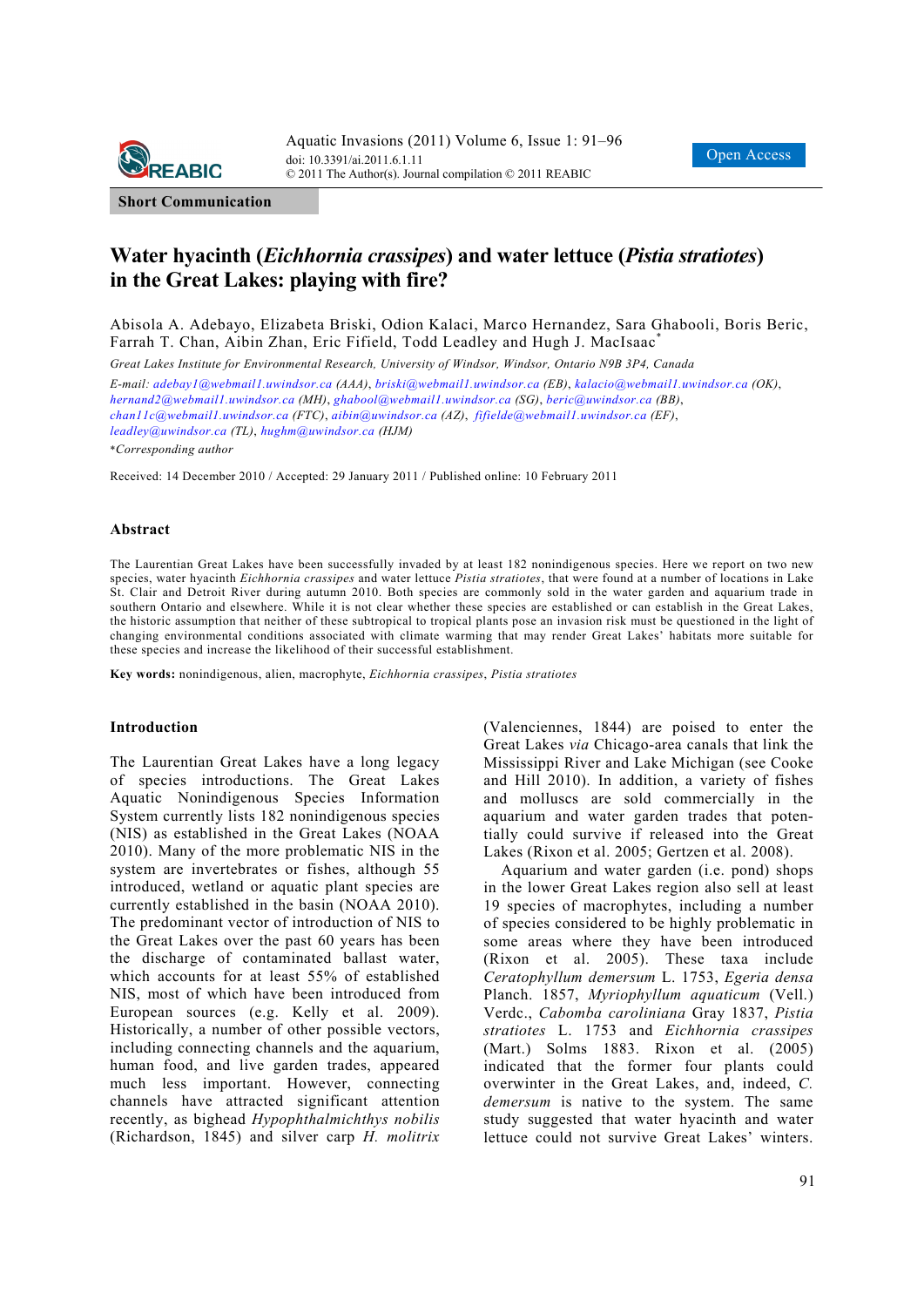Commercial sale of invasive NIS may portend subsequent release and establishment in the wild, as Duggan et al. (2006) observed a positive correlation between popularity (i.e. frequency) of fishes sold in aquarium stores and their establishment in the wild. Only one of the aforementioned plants, water lettuce, has been reported in the Great Lakes proper, at a single location in Metzer Marsh in western Lake Erie in 2000, although the species did not persist at that site (USGS 2010; D. Wilcox, pers. comm.). Water lettuce is possibly a South American native (Cordo et al. 1981; USGS 2010) that occurs on all continents except Antarctica (Holm et al. 1977; Dray and Center 2002). The species has been recorded in waterways adjacent to the Laurentian Great Lakes including Bull Creek, adjacent to the Erie Canal, New York, and in the Rideau River, Ontario.

Water hyacinth is a South American native that has attained a very broad global distribution in tropical and semi-tropical countries. Its established distribution in North America is limited mainly to the southeastern United States and California, although non-permanent populations occur farther north in Illinois, Wisconsin, New York and Pennsylvania (USGS 2010).

Introduced aquatic plants can cause myriad changes in invaded ecosystems, including reduced water flow and a dramatic increase light attenuation, with consequent effects on primary and secondary production (e.g. Carpenter and Lodge 1986). In addition, mass accumulations of aquatic plants may strongly interfere with recreational and commercial vessel navigation, fisheries, and human health (e.g. Opande et al. 2004; Hershner and Havens 2008; Villamagna and Murphy 2010).

In this report, we describe the presence of water lettuce and water hyacinth in the lower Great Lakes.

# **Methods**

Following a report from a citizen, Tim Duckett, regarding the suspected presence of water lettuce and water hyacinth in a river flowing into Lake St. Clair, we conducted surveys on 28-29 October 2010 to visually determine occurrence of both species at seven sites and 11 locations in total in major rivers and creeks adjacent to Windsor, Ontario (Table 1; Figure 1). We examined waterway margins on foot, while littoral zones were surveyed by a boat capable of manoeuvring in shallow waters. Each location was surveyed for ca. 2 hours, with longitude, latitude and water temperature recorded. Mature plants were collected in plastic containers, while young leaves were preserved in 95% ethanol and subsequently used for barcoding and species identity confirmation. We also collected 5L of water at each site where these macrophytes occurred, and buckets of surface sediment from Puce River and Turkey Creek to screen for seeds. In the laboratory, sediment was passed through a 0.7 mm sieve; matter retained on the sieve was hand-processed for seeds, which were examined under a microscope at 16x magnification. Water hyacinth reproduces largely via clonal growth, though sexual reproduction also may occur – with consequent production of seeds – albeit at reduced frequency in introduced, temperate populations (Barrett 1980; Zhang et al. 2010).

Images of plants were sent to Ted Center, U.S. Department of Agriculture, for confirmation of identification. In addition, three to four individuals of each species from each location of occurrence were utilized for DNA barcoding. However, many reactions failed owing to poor DNA isolation. Water hyacinth was more difficult to process than water lettuce owing to its rigid cell wall structures. Both plant species were barcoded for molecular identification using two chloroplast gene fragments, RNA polymerase C (rpoC1) and ribulose-1,5-bisphosphate carboxylase/oxygenase large subunit (rbcL) (Newmaster et al. 2006; Kress and Erickson 2007).

Total genomic DNA was extracted from young leaves according to the proteinase K method (Waters et al. 2000). The primer pairs, rpoC1-2F (GGCAAAGAGGGAAGATTTCG) and rpoC1-4R (CCATAAGCATATCTTGAG TTGG) (Sass et al. 2007), and rbcL-1F (ATGTCACCACAAACAGAAAC) and rbcL-724R (CATGTACCTGCAGTAGC) (Asmussen and Chase 2001) were used to amplify rpoC1 and rbcL genes, respectively. PCR amplifications were performed in a 25 µL reaction volume containing ~50 ng of genomic DNA, 0.5 U of *Taq* polymerase,  $\overline{1}$  x PCR buffer, 2 mM of Mg<sup>2+</sup>, 0.2 µM of dNTPs, and 0.4 µM of each primer. PCR was conducted with an initial denaturing step at 95°C for 5 min, followed by 35 amplification cycles: 95°C for 30 s, 50°C for 30 s, 72°C for 60 s, and a final elongation step at 72°C for 5 min. All PCR products were verified on 1% agarose gel and subsequently purified using Agencourt® CleanSEQ protocol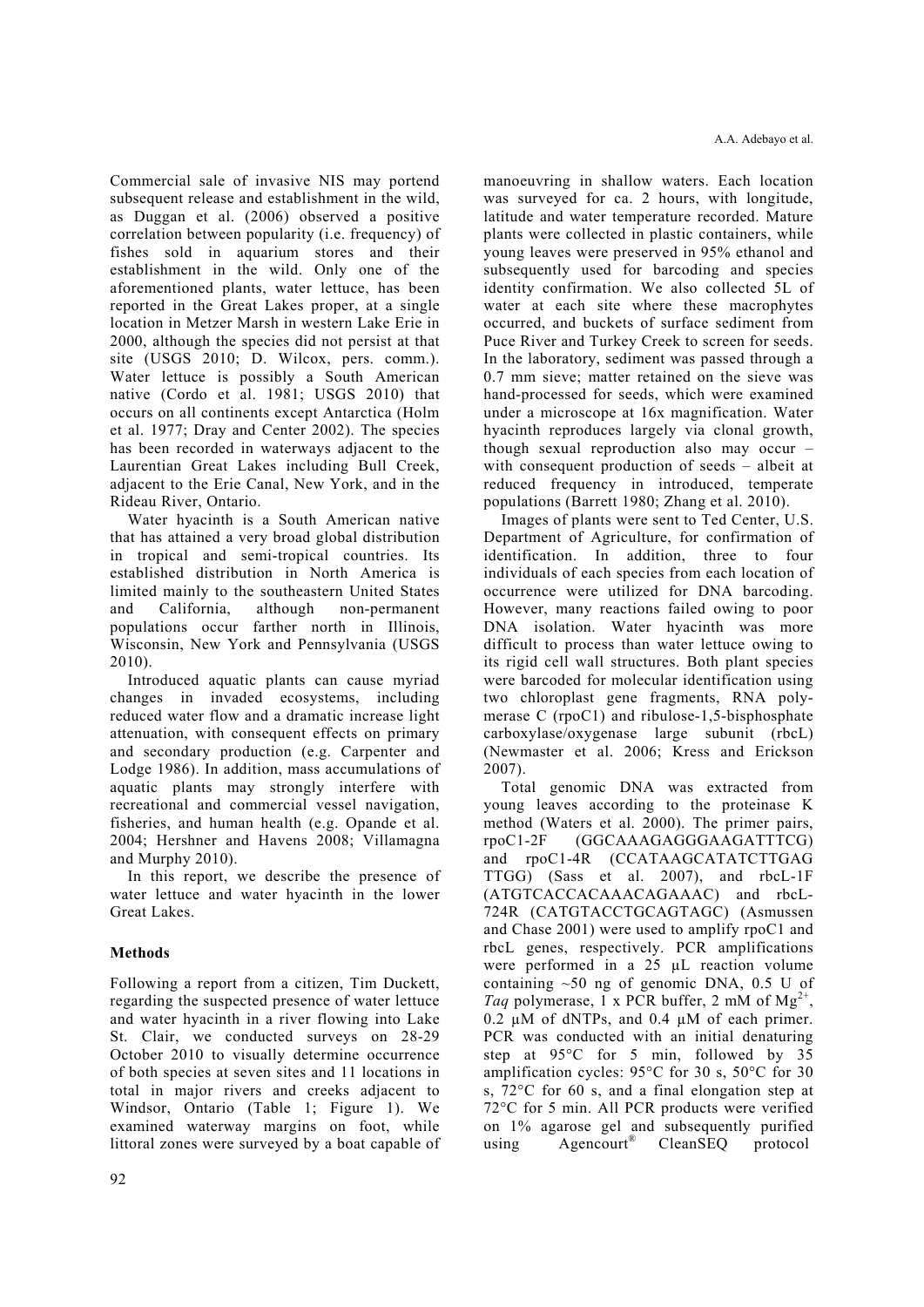Water hyacinth and water lettuce in the Great Lakes

**Figure 1.** Sampling locations for water hyacinth and water lettuce in Lake Saint Clair and Detroit River in October 2010. Sites where both species were present (filled symbols or absent (open symbols) are indicated.



**Table 1.** Sampling sites in Ontario where surveys for water hyacinth and water lettuce were conducted on Lake St. Clair and the Detroit River. Site number refers to locations in Figure 1. Both species were either present (P) or absent (A) at each surveyed location. Sites are ordered by presence/absence.

| Location           | Site | Coordinates             | Present |
|--------------------|------|-------------------------|---------|
| Puce River         | 6    | N 42°18'10" W 82°46'41" | P       |
|                    |      | N 42°17'53" W 82°46'53" | P       |
|                    | 8    | N 42°17'28" W 82°46'58" | P       |
|                    | 9    | N 42°17'46" W 82°46'56" | P       |
|                    | 10   | N 42°17'17" W 82°46'53" | P       |
| Little River       | 4    | N 42°20'07" W 82°55'46" | P       |
| Turkey Creek       |      | N 42°14'41" W 83°06'06" | P       |
| Island View Marina |      | N 42°13'07" W 83°06'23" | P       |
| Peche Island       |      | N 42°20'36" W 82°55'40" | A       |
| Ruscom River       | 11   | N 42°18'03" W 82°37'18" | A       |
| Canard River       |      | N 42°10'07" W 83°06'03" | А       |

(Agencourt). Sequencing was performed on purified PCR products using the forward primers for each gene, BigDye Terminator 3.1 sequencing chemistry and an ABI 3130XL automated sequencer. Sequences were annotated using the BLASTN algorithm on NCBI website *http://blast.ncbi.nlm.nih.gov/Blast.cgi*. All sequences were aligned using BioEdit software. Polymorphisms at different locations were assessed using DnaSP software. rbcL and rpoC sequences for both species were deposited in the GenBank barcoding databases (accession numbers HQ702899 - HQ702907 for rbcL gene and HQ702908 - HQ702915 for rpoC1 gene).

### **Results and discussion**

Air and water temperatures on collection dates ranged between 8-10°C and 10-11°C, respectively. Water lettuce (Figure 2A) and water hyacinth (Figure 2B) were found at four of the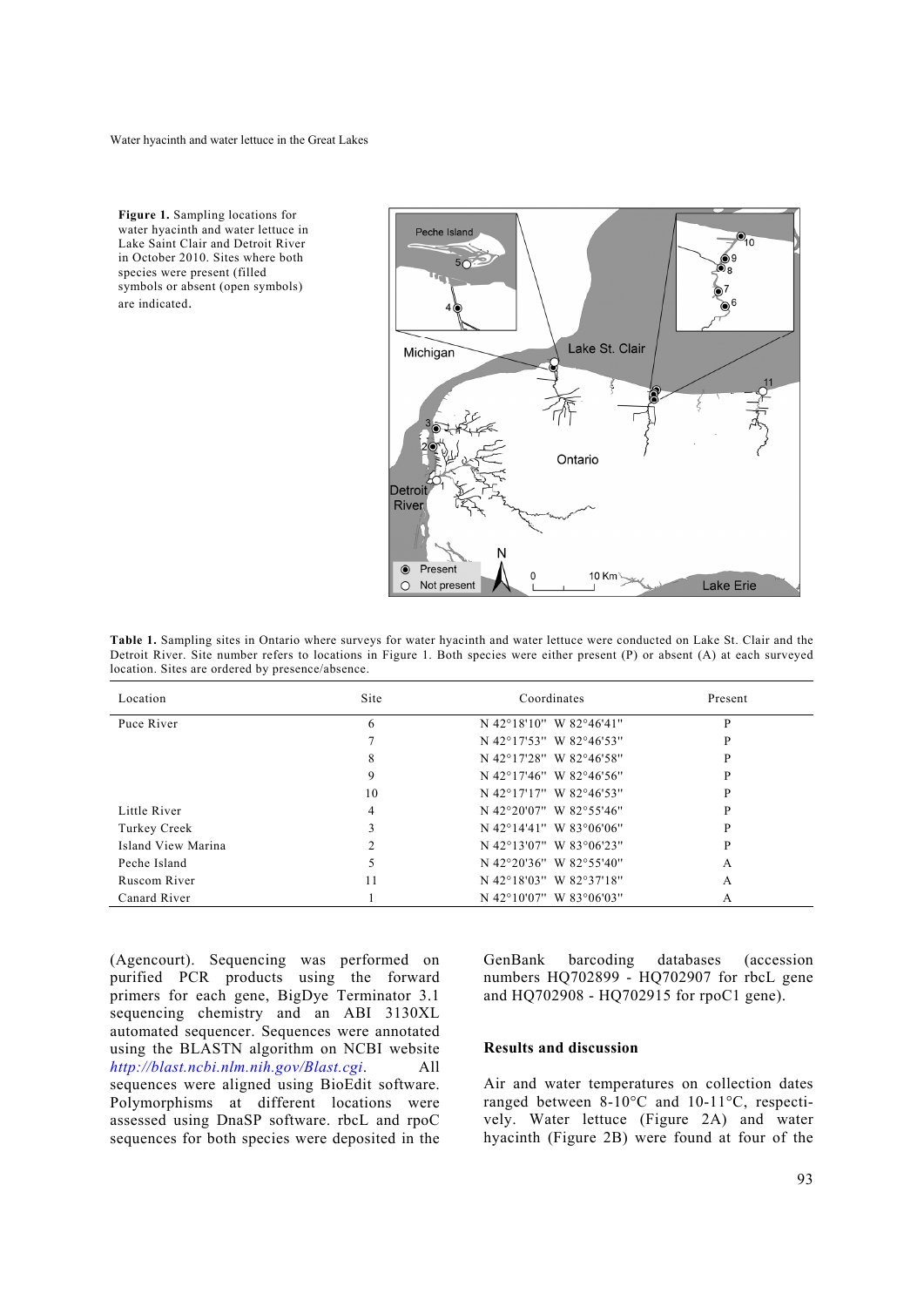seven surveyed sites in rivers connected to Lake St. Clair and in the Detroit River, and the species always co-occurred (Table 1; Figure 1). These species have been observed in the Puce River for the last two and three years, respectively (Tim Duckett, pers. comm.). Previous studies also have reported co-occurrence of these taxa (e.g. Agami and Reddy 1990). Species identification was confirmed by Ted Center using photographic images and by molecular analysis. In total, eight water lettuce individuals sampled across all seven locations in four rivers, and one water hyacinth individual collected from Puce River, were successfully sequenced for both markers. The BLASTN searches using the rbcL gene confirmed identities of both species with 100% certainty. We observed only one haplotype for water lettuce across all locations in all rivers, suggesting that they may be derived from a single stock. Low observed genetic diversity is consistent with observations for a number of other introduced, nonindigenous plants (see Zhang et al. 2010).

Recovered plants appeared as moderately to very healthy, with all water hyacinth and most water lettuce exhibiting no signs of dieback (ie. chlorosis or wilt; Figure 2). Plant abundance was lower (<10 plants) at Turkey Creek, Harbour View Marina, and Little River than at other sites where the species were found (Figure 1). Both species were also found stranded on the beach in Lake St. Clair, adjacent to the Puce River, and water lettuce was observed floating into the lake from the river mouth.

A central question with the discovery of these plants in or adjacent to the Great Lakes is whether they can establish, or are established, in the basin. Observations of both species in the Puce River over multiple years would seemingly require production and subsequent germination of viable seeds, survival by some colonies during winter freezing followed by clonal growth, or repeated stocking events in different years, possibly at multiple sites. Recolonization of water hyacinth *via* seeds seems unlikely given the absence of genetic diversity in introduced populations, and low seed production in temperate areas (Barrett 1980; Spencer Barrett, pers. comm.). In addition, we recovered no seeds of either species from sediment collected from areas with extant populations of these species, although lack of comprehensive sampling precludes a conclusion that they are not produced as only ca. 3.8kg of sediment was collected, sieved and examined.



**Figure 2.** Images of water lettuce (Figure 1A) and water hyacinth (Figure 1B) collected from the Puce River, Ontario adjacent to Lake Saint Clair.

Presence of a refugium from freezing conditions during winter also seems unlikely in the areas surveyed as there are no major thermal effluent inputs in the area where plants were recovered. Water lettuce is highly vulnerable to low temperatures, with populations in south Florida experiencing high winter mortality when temperature approached freezing (Dewald and Lounibos 1990). Populations in a thermally enhanced stream in Slovenia experienced loss of leaves and decline in rosette size during winter, although plants were never exposed to freezing conditions (Šajna et al. 2007). However, the species has been recorded in a number of locations in Europe that experience freezing conditions (see Šajna et al. 2007). Water hyacinth range (Owens and Madsen 1995, and references therein) and growth (Center and Spencer 1981; Rodríguez-Gallego 2004; Wilson et al. 2005) also are influenced by cold temperatures (~5 - 8.1°C). Owens and Madsen (1995) determined that regrowth following exposure to freezing temperatures was typically higher for rooted water hyacinth than for floating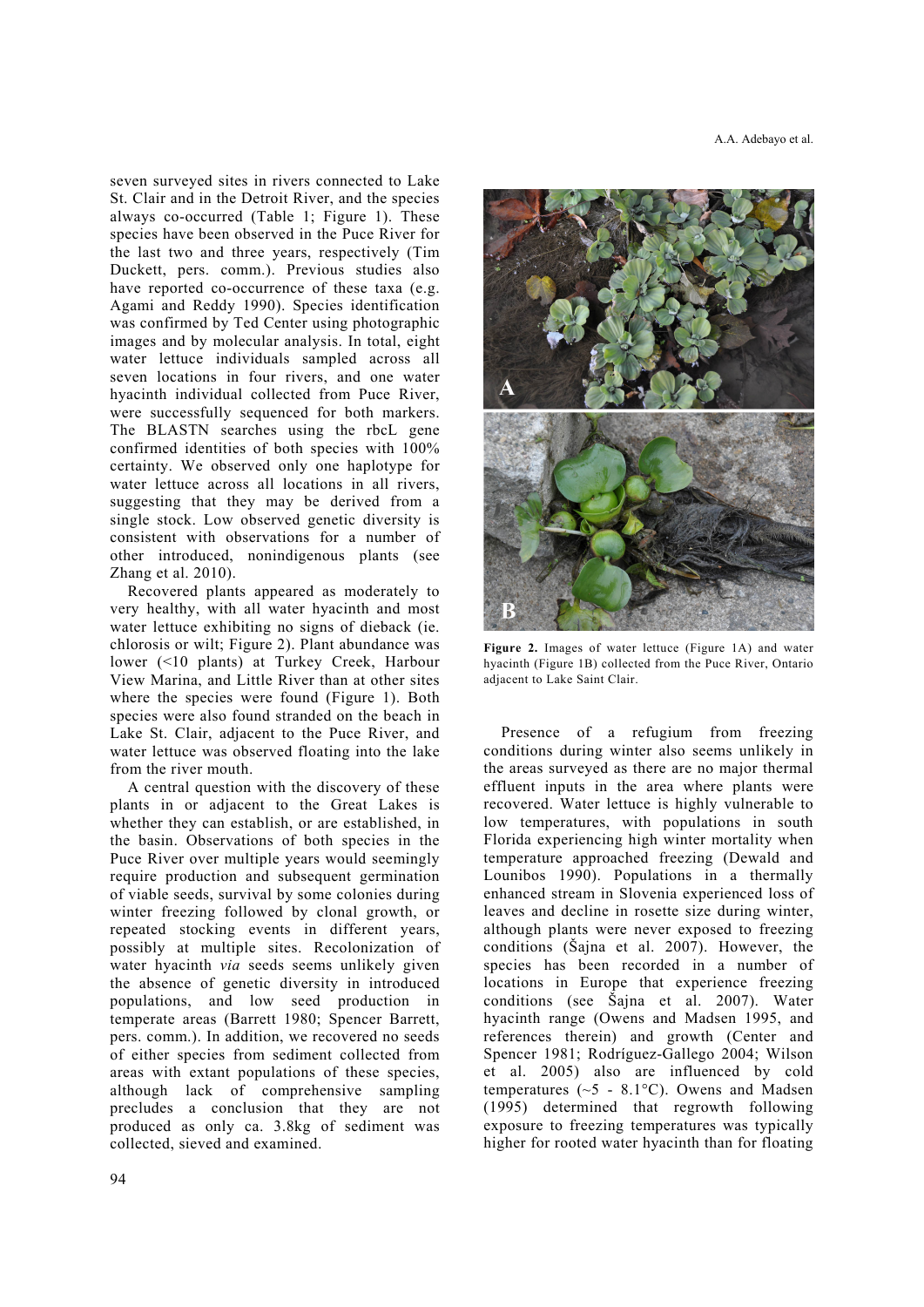Water hyacinth and water lettuce in the Great Lakes

plants. Owens and Madsen (1995) speculated that winter mortality can influence the degree of population regrowth and infestation the following year, particularly along northern range boundaries. Thus, it seems improbable these species overwintered as adult plants in the Great Lakes.

It is possible that the plants may be introduced frequently by citizens seeking to dispose of excessive production from their personal water gardens. Water gardens are very popular in southern Ontario, and both species are sold in commercial trade (Rixon et al. 2005). However, if this vector were responsible, the observed distribution would require repetitive introductions at one and possibly multiple sites.

Even if the plants are not presently established in the basin, their repeated occurrence in surveyed waterways may pose localized navigational problems and precipitate ecological changes. It is possible, and perhaps probable, that additional introduced macrophytes may be established in the Great Lakes but hitherto have escaped formal reporting. We expect that underreporting would be most likely for submerged species (e.g. *Hydrilla verticillata*, *Cabomba caroliniana*, *Egeria densa*), which may not be detected until their population densities impede navigation. *Cabomba* is present in the Great Lakes watershed and is dispersing slowly in Ontario (Jacobs and MacIsaac 2009).

#### **Climate change and nonindigenous species**

Species distributions may change in response to variation in key environmental drivers, notably those associated with climate warming (Baskin 1998; Parmesan 2006). The sale of potentially invasive macrophyte plants by the water garden trade in the Great Lakes basin is a risk factor for unanticipated aquatic introductions. Considering that water hyacinth and water lettuce are amongst the most commonly occurring macrophyte species sold in aquarium shops in southern Ontario (in 30% and 20% of stores, respectively), opportunities clearly exist for intentional or accidental release into the wild (Rixon et al. 2005). Lakes in the northern hemisphere have experienced later ice formation and earlier breakup in conjunction with climate warming (Magnuson et al. 2000). Winter temperature is predicted to be up to 4-6°C warmer in southern Ontario over the coming century (Colombo et al. 2007). If these forecasts are accurate, habitats previously unsuitable for completion of species' life cycles may become increasingly suitable, and establishment of some NIS may be anticipated (Hellmann et al. 2007; Dytham 2009). Such a scenario suggests that a review of species offered for sale by live garden and aquarium trades is warranted, perhaps including formal risk assessment under a scenario of warmer water temperature regimes during critical seasons (Champion et al. 2010; Andreu and Vilà 2010).

#### **Acknowledgements**

We thank Tim Duckett for initially reporting these species, Dr. Ted D. Center of the United States Department of Agriculture for identifying both species, Drs. Spencer Barrett and Ian Duggan for comments on water hyacinth life-history and the aquarium/water garden trade, respectively, and those of two anonymous reviewers and the editors. We acknowledge financial support from the NSERC Canadian Aquatic Invasive Species Network and DFO Invasive Species Research Chair (to HJM).

# **References**

- Agami M, Reddy KR (1990) Competition for space between *Eichhornia crassipes* (Mort.) Solms and *Pistia stratiotes* L. cultured in nutrient-enriched water. *Aquatic Botany*  38: 195–208, doi:10.1016/0304-3770(90)90005-6
- Andreu J, Vilà M (2010) Risk analysis of potential invasive plants in Spain. *Journal for Nature Conservation* 18: 34–44, doi:10.1016/j.jnc.2009.02.002
- Asmussen CB, Chase MW (2001) Coding and noncoding plastid DNA in palm systematics. *American Journal of Botany* 88: 1103–1117, doi:10.2307/2657094
- Barrett SCH (1980) Sexual reproduction in *Eichhornia crassipes* (water hyacinth). II. Seed production in natural populations. *Journal of Applied Ecology* 17: 113–124, doi:10.2307/2402967
- Baskin Y (1998) Winners and losers in a changing world. *Bioscience* 48: 788–792, doi:10.2307/1313390
- Carpenter SR, Lodge DM (1986) Effects of submerged macrophytes on ecosystem processes. *Aquatic Botany* 26: 341–370, doi:10.1016/0304-3770(86)90031-8
- Center TD, Spencer NR (1981) The phenology and growth of water hyacinth (*Eichhornia crassipes* (Mort.) Solms) in a eutrophic north-central Florida lakes. *Aquatic Botany* 10: 1–32, doi:10.1016/0304-3770(81)90002-4
- Champion PD, Clayton JS, Hofstra DE (2010) Nipping aquatic plant invasions in the bud: weed risk assessment and the trade. *Hydrobiologia* 656: 167–172, doi:10.1007/s10750-010-0446-x
- Colombo SJ, McKenney DW, Lawrence KM, Gray PA (2007) Climate change Projections for Ontario: practical information for policymakers and planners. Ontario Ministry of Natural Resources, Sault Ste. Marie, Ontario, 38 pp
- Cooke SL, Hill WR (2010) Can filter-feeding Asian carp invade the Laurentian Great Lakes? A bioenergetic modelling exercise. *Freshwater Biology* 10: 2138–2152, doi:10.1111/j.1365-2427.2010.02474.x